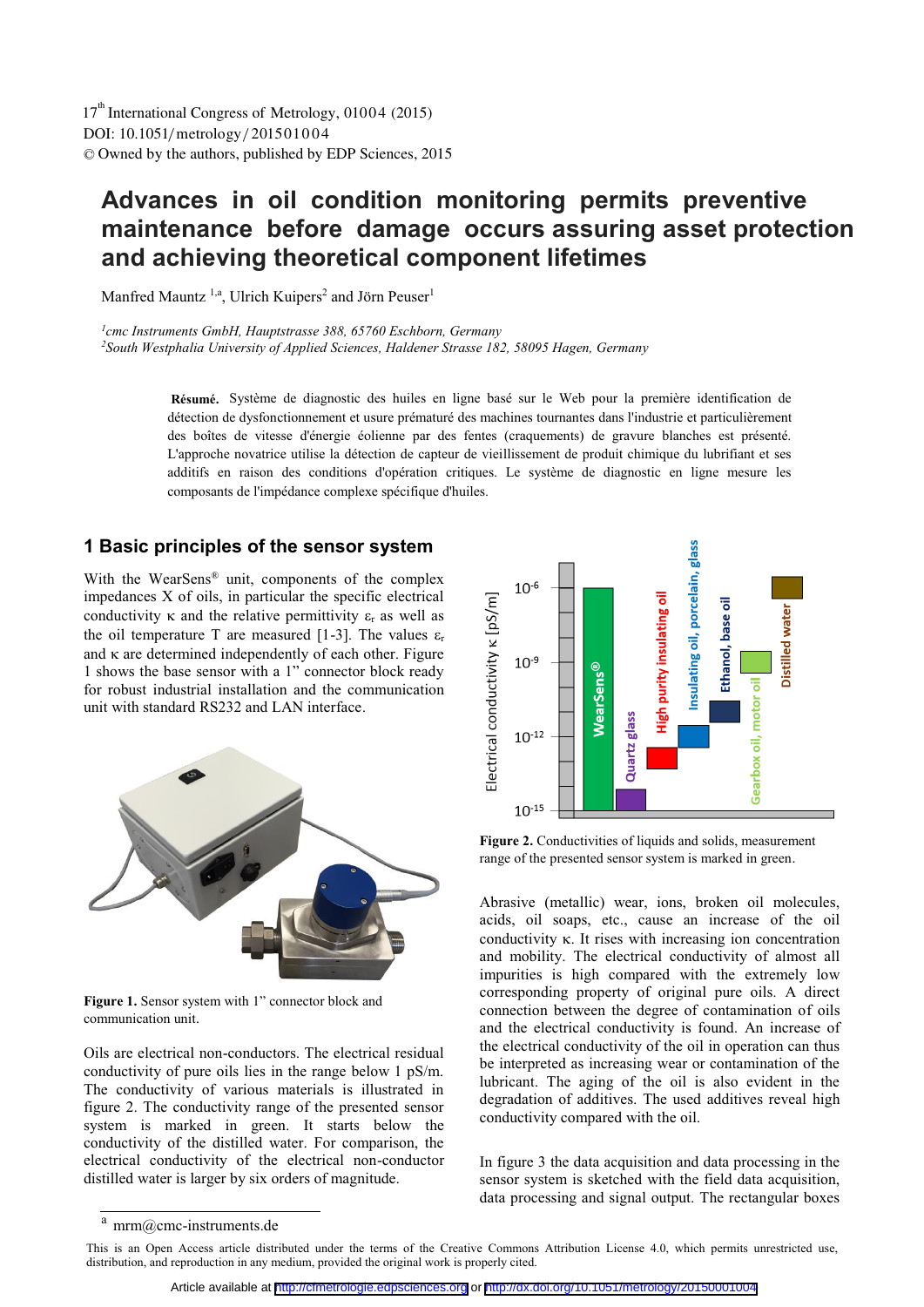represent autonomous functional units with defined responsibilities. They are characterized by inputs and feedback-free outputs. The individual instances communicate with each other via the data spaces shown as circles. Data flow is characterized by means of arrows between data spaces and instances. The instance network allows a static interpretation of the catchment area of the individual functional units.



**Figure 3.** Data flow graph of the sensor system.

# **2 Measurement accuracy and temperature compensation**

Ion mobility and thus, electrical conductivity  $\kappa$  are dependent on the internal friction of the oil and therefore, also on its temperature. The conductivity  $\kappa$  of the oil increases with temperature. The type of contamination and its temperature dependence cannot be assumed to be known. To improve the comparability of measurements, a self-learning adaptive temperature compensation algorithm is necessary. A change of the oil quality can then be assessed by the temperature compensated conductivity value, even though the specific<br>contamination is not determinable. The relative contamination is not determinable. permittivity is measured with the same basic sensor arrangement as used for the determination of the electrical conductivity. Figure 4 shows the effect of temperature compensation.



**Figure 4.** Effect of the temperature compensation algorithm

While the conductivity  $\kappa$  changes significantly with temperature, the temperature compensated conductivity -40 stays nearly constant.

# **3 Model for the condition monitoring of additivated lubricating oils**

The model is based on the theory that the consumption of the additives is directly correlated with the reduction of the electrical conductivity and permittivity of the oil. The gradient, i.e. the time derivative, of the conductivity or the dielectric constant progression respectively represents a measure of the additive degradation and consumption. The full additive degradation is indicated by the slope of zero (bathtub curve). Then the measurement signal increases further with increasing pollution, water entry, etc.

Fig. 5 schematically shows the temperature compensated time curve of the permittivity of additivated oil continuously contaminated by the addition of wear debris, water or oil acids from chemical aging:

#### Sector A:

Polar additives are combining with impurities, particles, acid and soap products, which reduces the additive content in the lubrication oil and result in a decrease of the relative permittivity  $\varepsilon_{r40}$ .

#### Sector B:

Probably total reduction of additives.

#### Sector C:

Due to the lack of additive components new generated polar elements can't be chemically neutralized anymore, which leads to an increase of the relative permittivity  $\varepsilon_{r40}$ .



**Figure 5.** Model of the temperature compensated permittivity.

#### **4 Application: Hydraulic actuator**

This section demonstrates the oil sensor application for the condition monitoring of a hydraulic actuator used for wind turbine testing. The basic setup of this blade fatigue test is depicted in figure 6. During the Ground Resonance Excitation (GREX) the hydraulic actuator applies automated cyclic loading to the blades at its resonant frequency [4].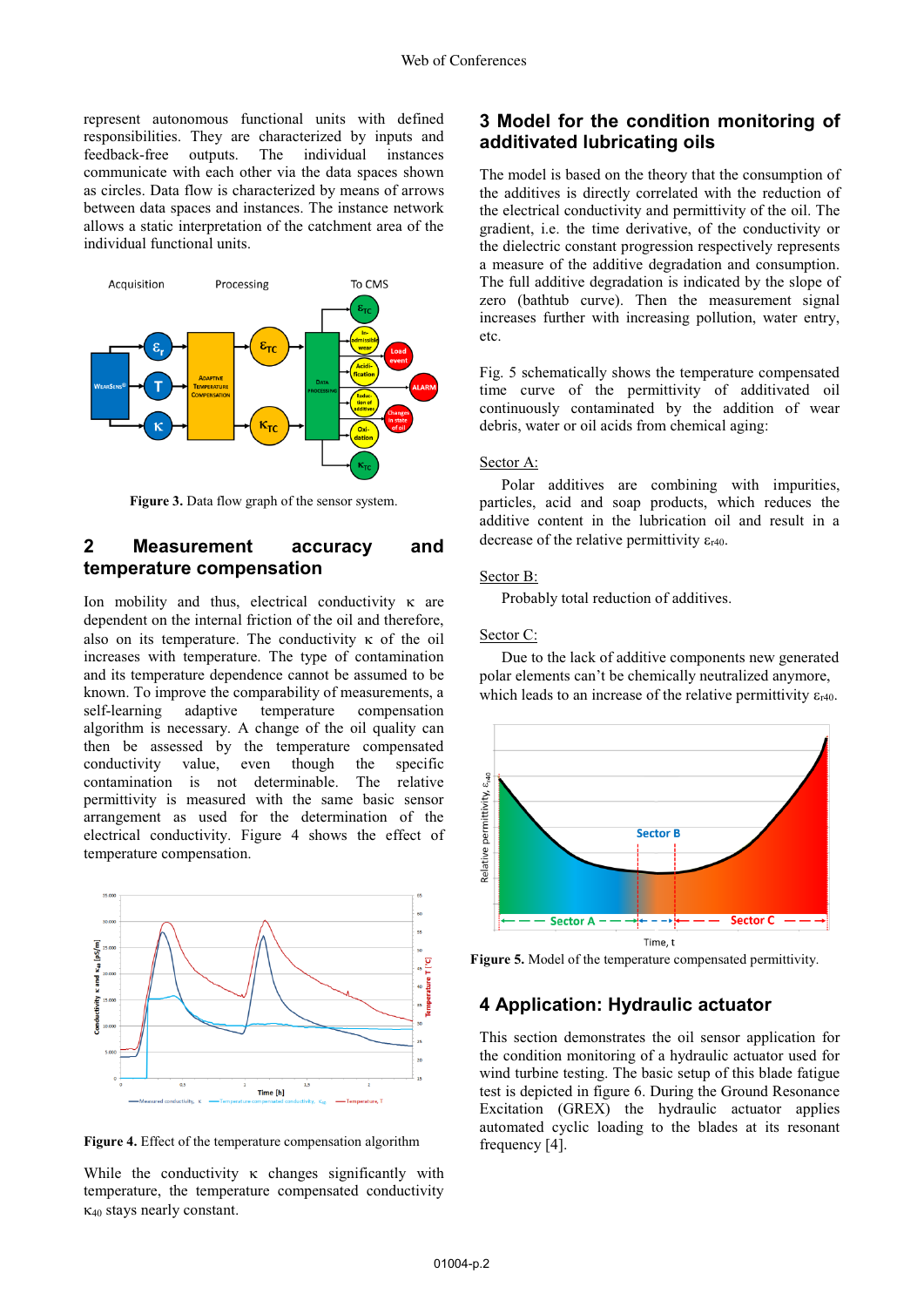

**Figure 6.** Rotor blade test stand with GREX [4].

The schematics of the hydraulic oil flow is shown in figure 7. The hydraulic oil tank contains about 1900 Litre; a flow rate of 600 Litre/minute is set between the tank and the hydraulic service manifold (HMS). The HMS regulates the cyclic hydraulic pressure on the actuator, to excite the rotor blade at the resonance frequency. A lower flow rate, 100 ml/minute, is used in the oil cycle with the WearSens sensor. By these flow settings it is assured that there is sufficient oil exchange in each oil cycle via the HPU tank.



rotor blade is brough<br>to resonant oscillatio

**Figure 7.** Scheme of the three hydraulic oil cycles at the GREX installation, including single component descriptions of GREX, HMS and HPU.

The presented data in figure 8 and 9 was recorded during a long term rotor blade fatigue test run; the oil sensor system was installed to continuously monitor the hydraulic oil quality, for preventing the actuator from damage.



conductivity over time.

The data in figure 8 shows the gradient of the temperature compensated electrical conductivity  $\kappa_{40}$  over time: a

continuous increase during normal operation of the hydraulic actuator system has a lower gradient than critical operation conditions, which are visible in sharp peaks, highlighted with red circles. A threshold analysis can be used to minimize the events of critical operation conditions to enable long term stable operation.



Figure 9. Temperature compensated relative permittivity over time

The decreasing trend line of the relative permittivity in figure 9 signals the continuous consumption of polar additives in the hydraulic oil due to the actual load over the complete measurement run. Limit settings in the relative permittivity  $\varepsilon_{r40}$  and the corresponding gradient of  $\varepsilon_{r40}$  can be used to perform condition based maintenance for adding new additives packages to enable a stable hydraulic oil quality.

# **5 Web-based decentralized lubricant quality monitoring system**

The integration into a suitable communication structure and the realization of an online monitoring system offers an interesting practice-oriented utilization of the oil sensor system. This is briefly discussed below.

Preferred areas of application of the sensor system are energy production and automated technical plants that are operated locally, like e.g. wind turbines, generators, hydraulic systems or gearboxes. Plant employers are interested in continuous automated in vivo examination of the oil quality rather than interrupting the operation for regular sampling. Online oil status monitoring significantly improves the economic and ecological efficiency by increasing operating safety, reducing down times or adjusting oil change intervals to actual requirements. Once the oil condition monitoring sensors are installed on the plants, the measuring data can be displayed and evaluated elsewhere. A flexible decentralized monitoring system also enables the analysis of measuring signals and monitoring of the plants by external providers. A user-orientated service ensuring the quantitative evaluation of changes in the oil-machine system, including the recommendation of resulting preventive maintenance measures, relieves plant operators, increases reliability and saves costs.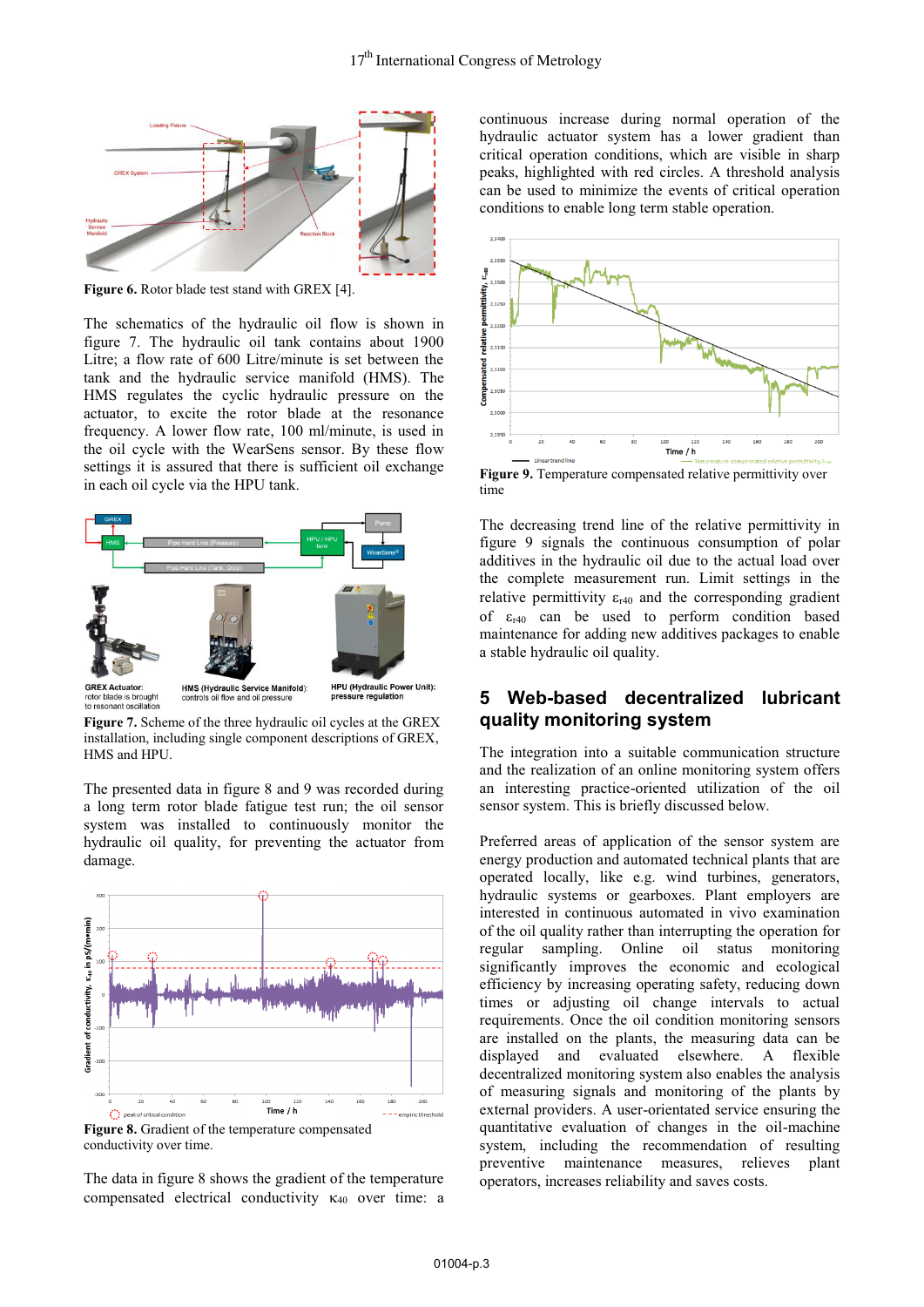In a web-based decentralized online oil condition monitoring system, the sensor signals are preferably transferred through the Internet to a database server and recorded on an HTML page as user interface [5].

Following authentication, a simple web browser permits access via the wired or wireless LAN. In case of alarm signals, an immediate automated generation of warning messages, for instance by e-mail or SMS, is possible from any computer with Internet connection. Fig. 10 shows the WearSens® sensor with the triple plate design [6, 7].



Figure 10. Detail of the tripe plate design of the WearSens<sup>®</sup> base sensor.

## **6 Summary**

The online diagnostics system measures components of the specific complex impedance of oils. For instance, metal abrasion due to bearing wear at the tribological contact, broken oil molecules, acids or oil soap cause an increase in electrical conductivity that directly correlates with the degree of pollution of the oil. The dielectrical properties of the oils are especially determined by the water content, which, in the case of products that are not enriched with additives, becomes accessible by an additional accurate measurement of the dielectric constant. In the case of oils enriched with additives, statements on the degradation of additives can also be deduced from recorded changes in the dielectric constant.

Indication of damage and wear is measured as an integral factor of, e.g., the degree of pollution, oil aging and acidification, water content and the decomposition state of additives or abrasion of the bearings. It provides informative data on lubricant aging and material loading as well as the wear of the bearings and gears for the online operative monitoring of components of machines. Additional loading, for instance, by vibration induced mixed friction in rolling-sliding contact (rolling bearings, gears, cams, etc.) causes faster oil aging. Verified in roller bearing rig tests, the oil suffers from incipient resinification and significant acidification, as proven by infrared spectroscopy of used lubricant.

For an efficient machine utilization and targeted damage prevention, the new WearSens® online condition monitoring system offers the prospect to carry out timely preventative maintenance on demand rather than in rigid

inspection intervals. The determination of impurities or reduction in the quality of the lubricants and the quasi continuous evaluation of the bearing and gear wear and oil aging meet the holistic approach of a real-time monitoring of a change in the condition of the oilmachine system.

The measuring signals can be transmitted to a web-based condition monitoring system via LAN, WLAN or serial interfaces of the sensor system. The monitoring of the tribological wear mechanisms during proper operation below the tolerance limits of the components then allows preventive, condition-oriented maintenance to be carried out, if necessary, long before regular overhauling, thus reducing outages caused by wear while simultaneously increasing the overall lifetime of the oil-machine system.

The oil sensor system was installed into an oil circuit of a hydraulic actuator system for ground resonance excitation performing a long term analysis of the hydraulic oil quality. The functionality of the introduced electric online condition monitoring sensor system is tested successfully. The evaluation of the experiment is presented [8].

# **Acknowledgements**

The authors wish to thank the technical assistance of Luis Figuerido from CENER, Spain.

## **References**

- 1. M. Mauntz, J. Gegner and U. Kuipers, Ölsensorsystem zur Echtzeit-Zustandsüberwachung von technischen Anlagen und Maschinen, Technisches Messen 77, 2010, pp. 283-292<br>2. M. Mauntz. U. Kuipers. Ölsens
- Mauntz, U. Kuipers, Ölsensorsystem-Sensorsystem zur Messung von Komponenten der komplexen Impedanz elektrisch gering leitender und nichtleitender Fluide, dessen Realisierung und Anwendung, Patentanmeldung Nr. 10 2008 047 366.9, Anmelder: cmc Instruments GmbH, Deutsches Patentamt, München, Anmeldetag: 15. 9. 2008
- 3. M. Mauntz, U. Kuipers, Verfahren, Schaltungsanordnung, Sensor zur Messung physikalischer Größen in Fluiden sowie deren Verwendung, Europäische Patentanmeldung Nr. EP 09000244, Europäisches Patentamt, München, 9. 1. 2009
- 4. MTS, Wind Turbine Testing solutions, Minnesota, 2012
- 5. M. Mauntz, U. Kuipers, J. Gegner, New Electric Online Oil Condition Monitoring Sensor – an Innovation in Early Failure Detection of Industrial Gears, The 4th International Multi-Conference on Engineering and Technological Innovation July 19th – July 22nd, 2011, Orlando, Florida, USA 2011, Proceedings Volume I, International Institute of Informatics and Systemics, Winter Garten, FL, USA, 2011, pp. 238-242